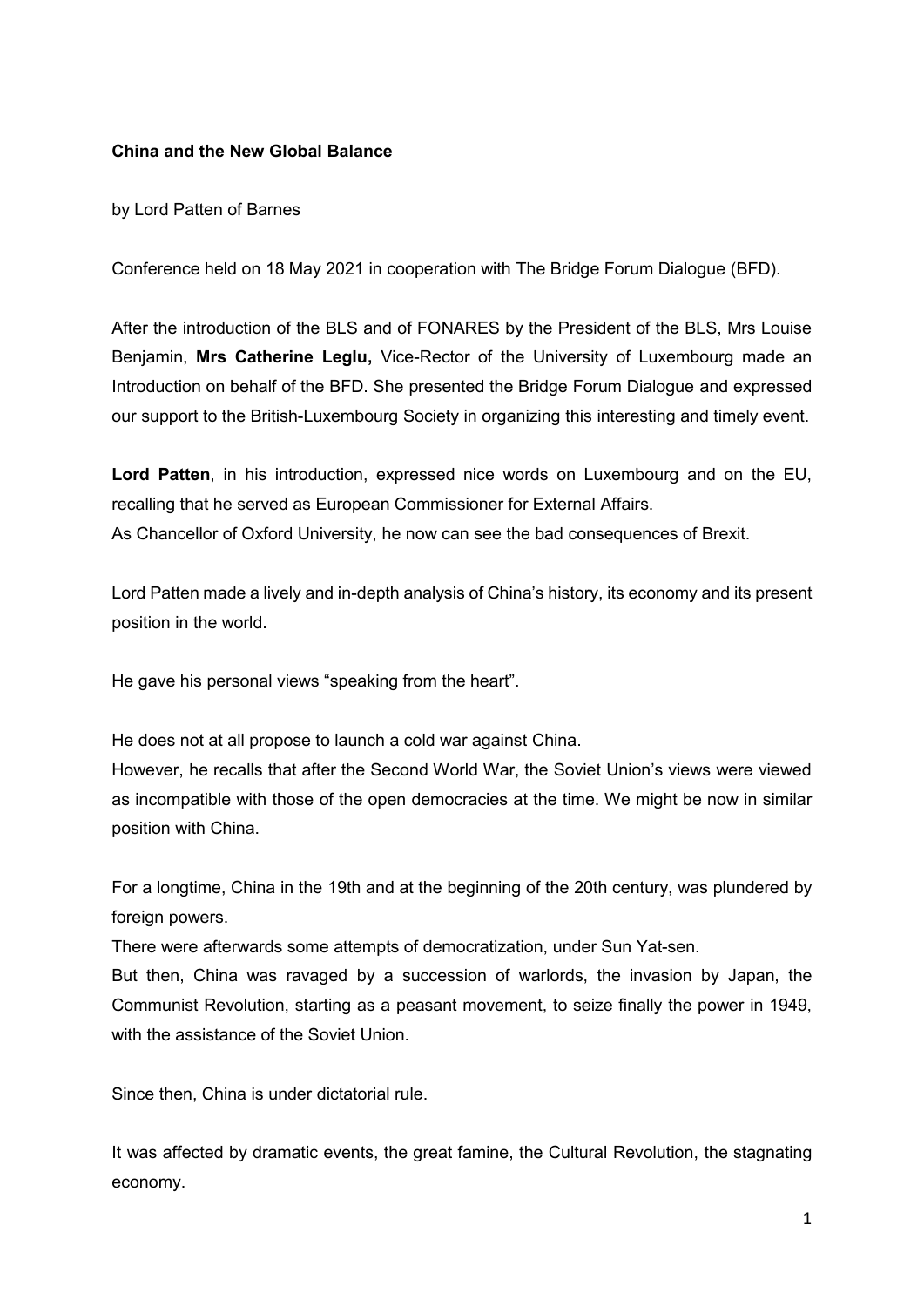Many people came to Hong Kong as refugees, to escape the repression of the communist regime.

Later on, thanks to the successor of Mao Tse-tung, Deng Xiao Ping, China joined the global economy; it took advantages of the globalization of markets and joined the World Trade Organization (WTO). Its economy grew rapidly to become number two in the world, possibly even number one, at least in certain areas, according to hardly verifiable data.

It is now the world largest exporter and the largest importer of energy. It imports more chips than oil. It invests massively in infrastructure and research. 700 millions of people rose above poverty in thirty years' time. The middle class is growing.

But the Marxist previsibility, which politics follows economics, did not materialize.

Contrary to the expectations of the first President Bush for instance, the opening of the economy did not entail an opening at political level.

On the contrary, the Communist Party is tightening its grip on Chinese society.

Alexis de Tocqueville, the great political philosopher (much admired in recent years by figures in the Chinese government) sent in this regard, two important messages:

- people who are better off are not easier to govern,

- authoritarian regimes are vulnerable when they are reforming.

For the Communist Party, the western liberal democracy, which they see as declining, is the enemy. It agrees with Stalin's view, for whom "education is an engineer of the soul".

People should be prepared for a heavy struggle against western democracies and Human rights campaigns.

The patriotism is so defined that if you love China, you should love the Communist Party. If you criticize the established power, you are a terrorist.

The truth is that the Communist party cannot be trusted.

They are not respecting their commitments; they are breaking their word.

While benefiting largely from the free international markets, internally they practise discrimination; they support their own companies, they subsidisetem, they protect them against foreigners, imposing joint ventures and other restrictive practices.

So, where are we and what should we do?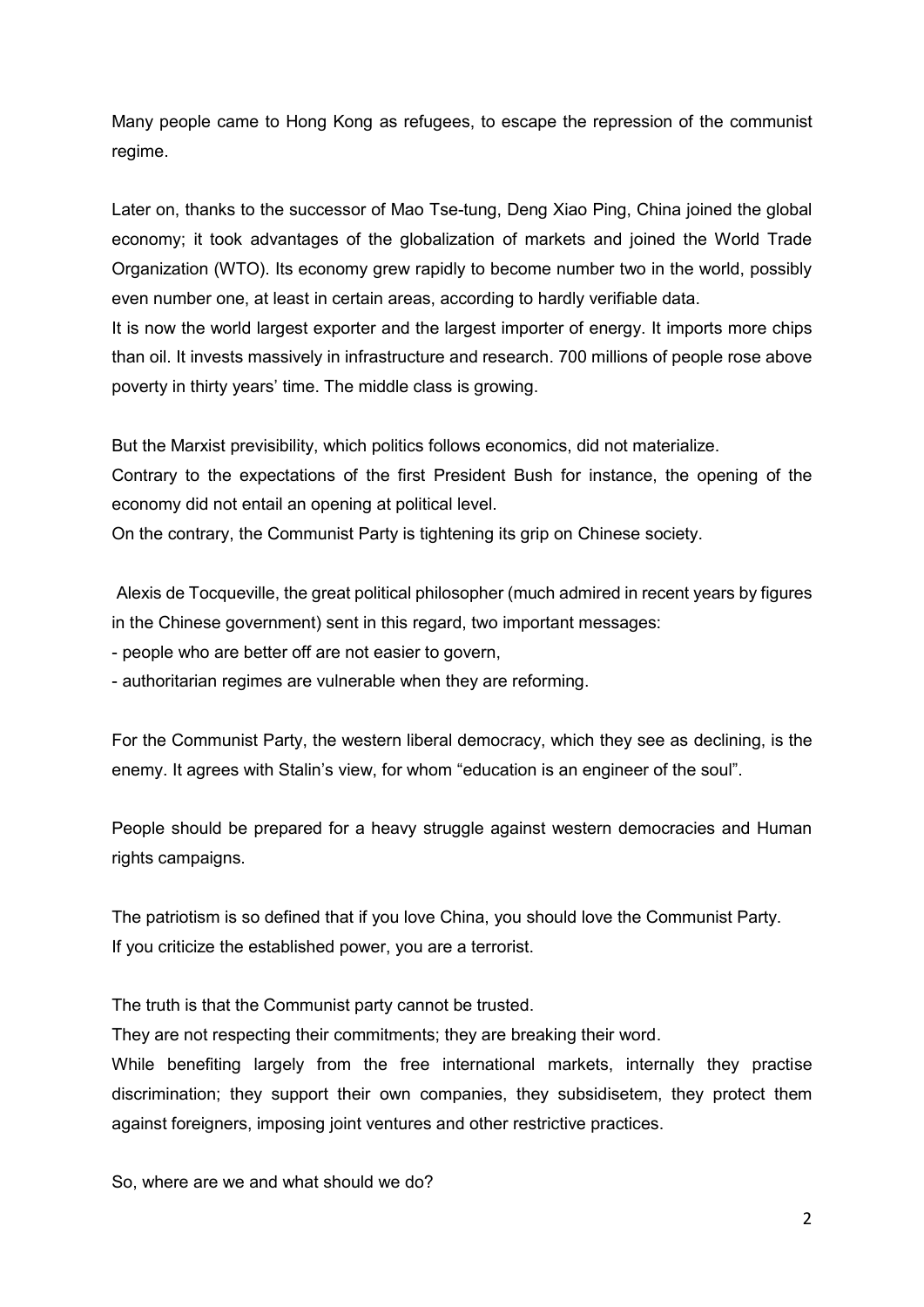So far, the Chinese economy was extremely lucky and successful, but China may be seen at its strongest now, while being confronted with big challenges:

- demographic: gender imbalance, ageing and diminishing population. One may envisage a reduction of 50% of the population before the end of the century.
- economic; progressive slowing down of the growth ? Unstainable debts (exceeding already 300% of GDP), …
- social: inequalities, rural poverty, treatment of minorities (China committing crimes against humanity, if not genocide)
- environmental: China remains a big polluter, rivers disappear, droughts are extending in the North,
- military: Chinese threatening its neighbors

Lord Patten surely does not propose to launch a cold war against China or to build a bamboo curtain.

We need to work together with China in various domains, including science or healthcare.

We don't want to contain them but we should constrain them when they behave badly.

Let us work together with the new US Administration, to promote our values, our liberal democracies, our open societies.

## **Questions and Answers**

## Question 1: *Hong Kong's present situation and the role of the Communist Party*

The people in Hong Kong are very attached to economic and political freedoms, but the Communist Party is acting as a colonial power.

Beijing is making use of the local government as a transmission mechanism.

Due to the temporary leasing agreement, coming to an end at the end of last century, it was never envisaged to grant independence to Hong Kong, to transform it into a new Singapore.

Now, China sees the Common China-UK Declaration as an old, historic document, without legal value.